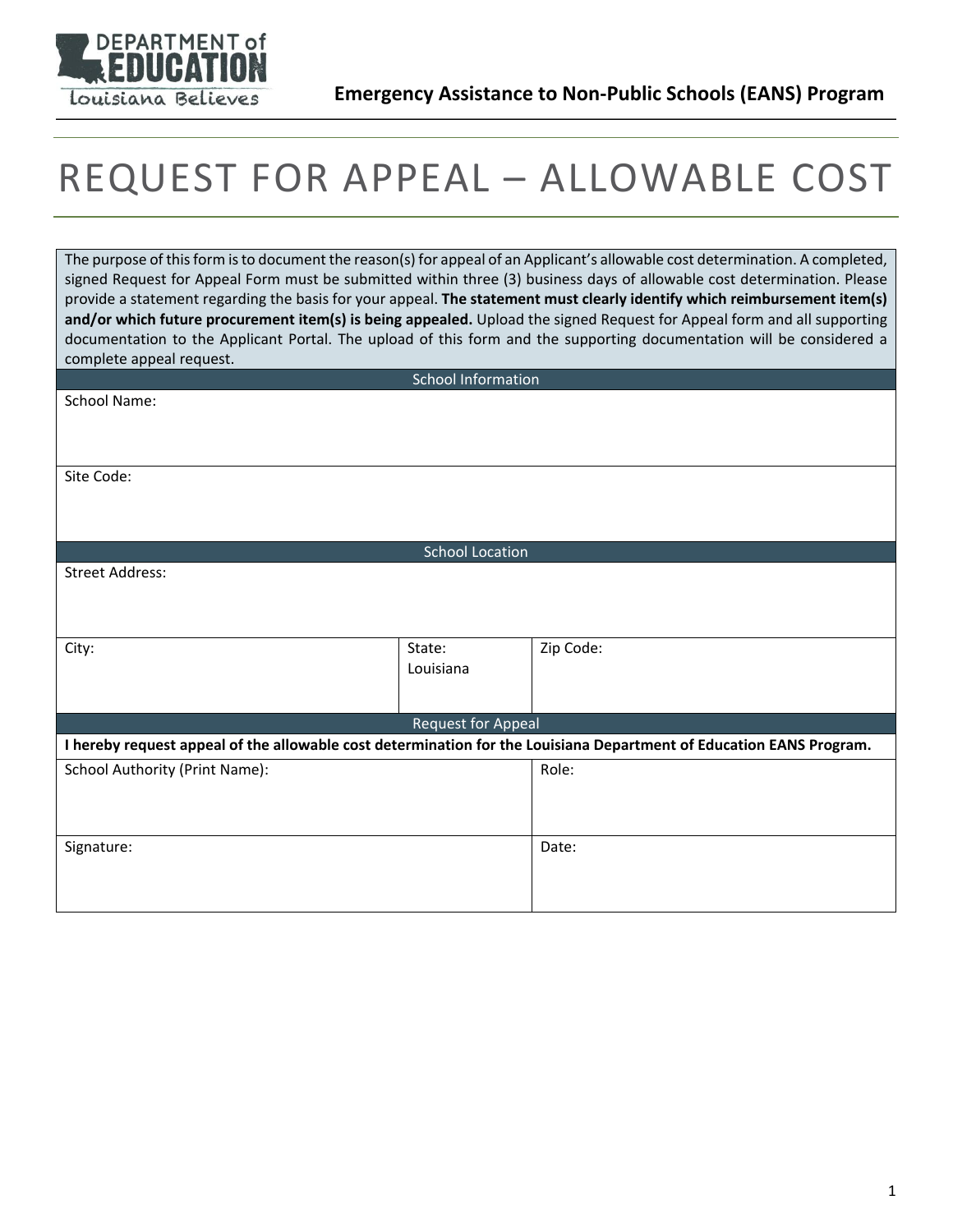

*Please provide an Applicant Statement that identifies, in detail, which reimbursement item(s) and/or which future procurement item(s) is being appealed along with a reason(s) for the appeal request. Space for your Applicant Statement is provided on Page 3 of this form. Reminder, please be as detailed as possible in this statement. The Request to Appeal Form is considered incomplete without an Applicant Statement.*

## *Helpful Information:*

- *Itemized details for each reimbursement request can be found in the Excel Reimbursement Detail Document - Final Copy located in the Attachments section of the EANS Applicant Portal.*
- *Itemized details for each future procurement request can be found in your Notice of Allowable Costs.*
- *Please see the EANS – [Phase 2 Frequently Asked Questions](https://www.louisianabelieves.com/docs/default-source/operations/phase-2---eans-frequently-asked-questions.pdf?sfvrsn=3f3e6718_8) for further information on allowable costs and/or program specifics.*